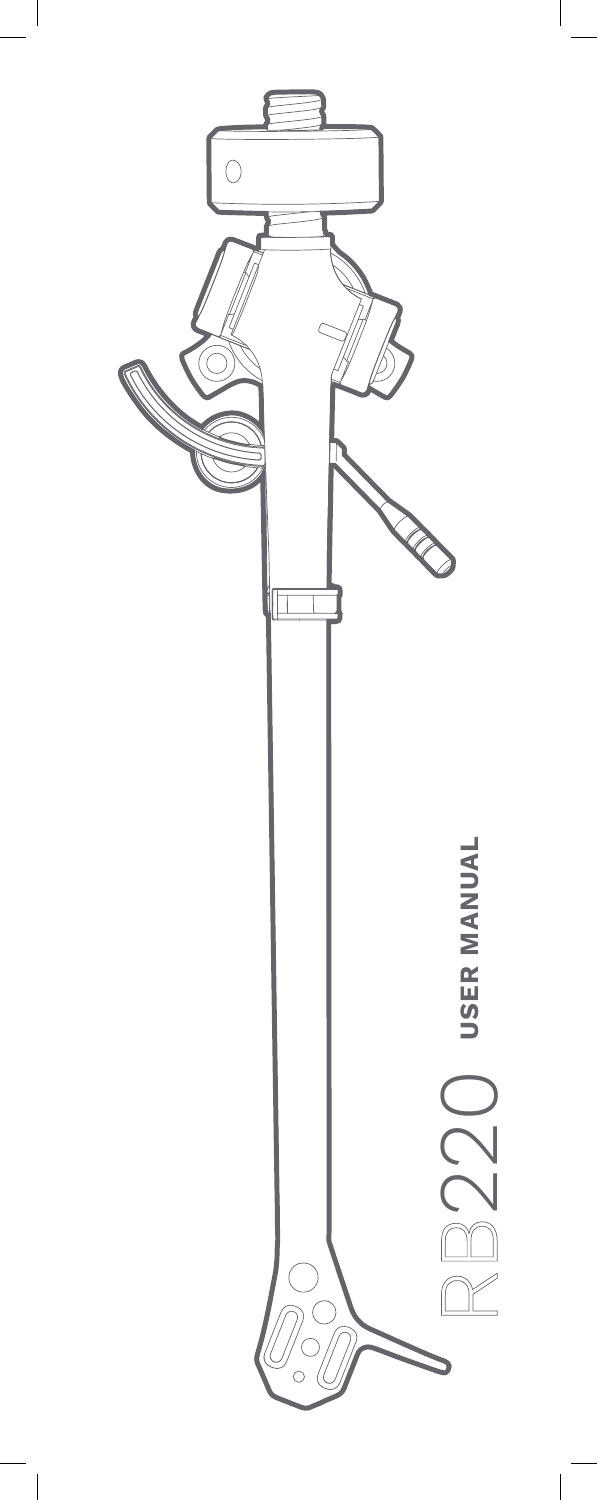#### **INTRODUCTION**

The RB220 uses Rega's custom one piece, aluminium arm tube, carefully manufactured to optimise performance and reduce stress on the Rega designed polymer bearings (patent pending). Each tonearm is meticulously hand assembled using custom Rega made tools and torque settings to guarantee optimum performance. This level of care ensures perfect tracking and maximises the amount of information the cartridge can extract from the record surface.

The RB220 has adjustable bias allowing greater compatability with a wide range of cartridges. The Rega designed bias system will adjust the amount of bias as the tonearm tracks the record ensuring even tracking during playback.

This Rega tonearm is a precision crafted product. To create the low friction levels and meet minimum mass requirements, many parts of the arm are delicate and require careful handling. The arm should always be treated with respect and under no circumstances should any part be removed or tampered with. Any attempt to modify or repair this product, other than by an official Rega retailer listed on www.rega.co.uk, will invalidate the lifetime warranty.

# **ARM BALANCING AND SETUP**

With the cartridge fitted and aligned using the alignment protractor supplied, set the bias slider to 0 (with the stylus guard removed) **(A)** and screw the balance weight along its shaft until the stylus is "floating" approximately 1 mm clear of the record. The recommended tracking force can now be applied by rotating the balance weight so that it moves towards the front of the arm. A half turn (through 180 degrees) generates 1 gram of tracking pressure (turning the weight 360 degrees will apply 2 grams). Use the plastic inserts found on the weight as a visual guide.



Set the tracking weight to the upper limit of the suggested tracking weight provided by your cartridge manufacturer's guidelines. Once balanced, set the bias slider **(A)** to the same figure as the recommended tracking force supplied by your cartridge manufacturer. Your Rega RB220 tonearm is now ready for use.

If you have any doubts regarding correct setup or fitment of this arm please contact your official Rega dealer who will be able to carry out the work for you.

Thank you for purchasing this Rega product and we wish you many years of musical enjoyment.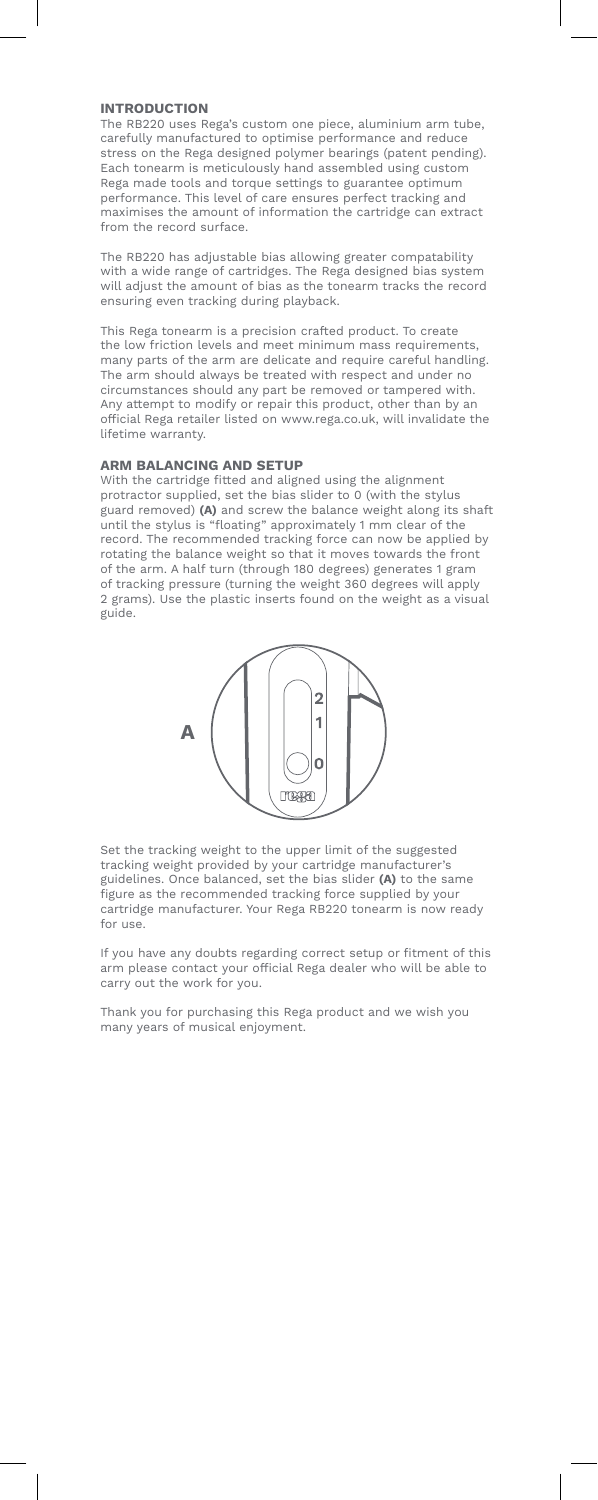

 $\begin{array}{c} \hline \end{array}$